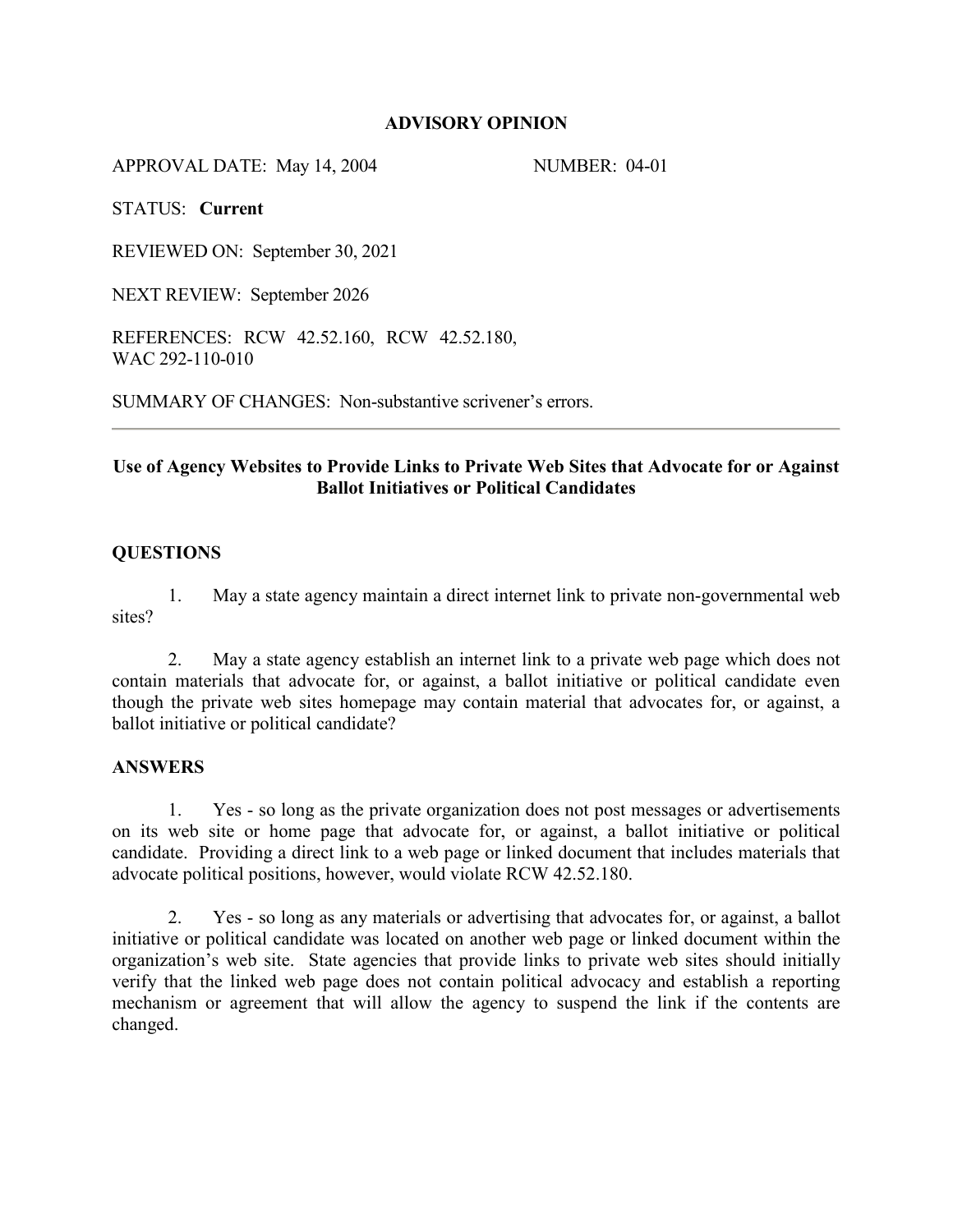# **ANALYSIS**

For the purpose of this opinion a web site is a site (location) on the World Wide Web. Each site is owned and managed by an individual, company or organization. A web page is a linked document stored on a web site. Every web page is identified by a unique URL or uniform resource locator, which allows other web sites to provide a direct link to that specific document. Each web site contains a home page, which normally is the first linked document users see when they enter the site. The site might also contain additional documents and files.

Many state agencies maintain web sites which provide important agency information to the public and agency employees. In some cases state agencies may provide direct links to web sites that are managed by other organizations, including private non-governmental organizations such as non-profits that support the agency mission or unions. On occasion providing a direct link to a private web site is a contractual obligation under a collective bargaining agreement.

Often private organizations will take positions that advocate for or against a state ballot initiative or political candidate. To inform the public and to support such positions, private organizations will post documents and other advertising materials on their web sites. The content of these web sites and documents are not regulated by state agencies. For the purposes of this opinion a private web site is a web site maintained by a private non-governmental entity, such as non-profit firm, for-profit firm, or union, whose employees are not subject to the Ethics in Public Service Act.

## **1. State agencies may establish links to a private web site, however, they may not knowingly establish links to a web page or linked document that advocates for, or against, a ballot initiative or political candidate.**

The Ethics Act prohibits the use of state resources for private benefit or gain, unless the use is reasonably related to conduct of official duties. RCW 42.52.160, provides, in relevant part:

(1) No state officer or state employee may employ or use any person, money, or property under the officer's or employee's official control or direction, or in his or her official custody, for the private benefit or gain of the officer, employee, or another.

(2) This section does not prohibit the use of public resources to benefit others as part of a state officer's or state employee's official duties.

In EEB Advisory Opinion 02-02A the Board advised that the guidelines on the use of state resources apply to all resources under an employee's control including, but not limited to, facilities of an agency, state employees, computers, equipment, vehicles, and consumable resources. The Board further advised that state resources also include state information, e.g., databases, employee lists. Maintaining or updating web sites requires agency equipment, including web servers, and the use of state employees during working hours to accomplish updates or to maintain the web site, including links. Therefore, state agency maintained web sites are a facility of the agency subject to RCW 42.52.160 and RCW 42.52.180.

In EEB Advisory Opinion 00-09, the Board advised that the limits on using state resources in RCW 42.52.160(1) do not apply when the use of resources is authorized under law or is a part of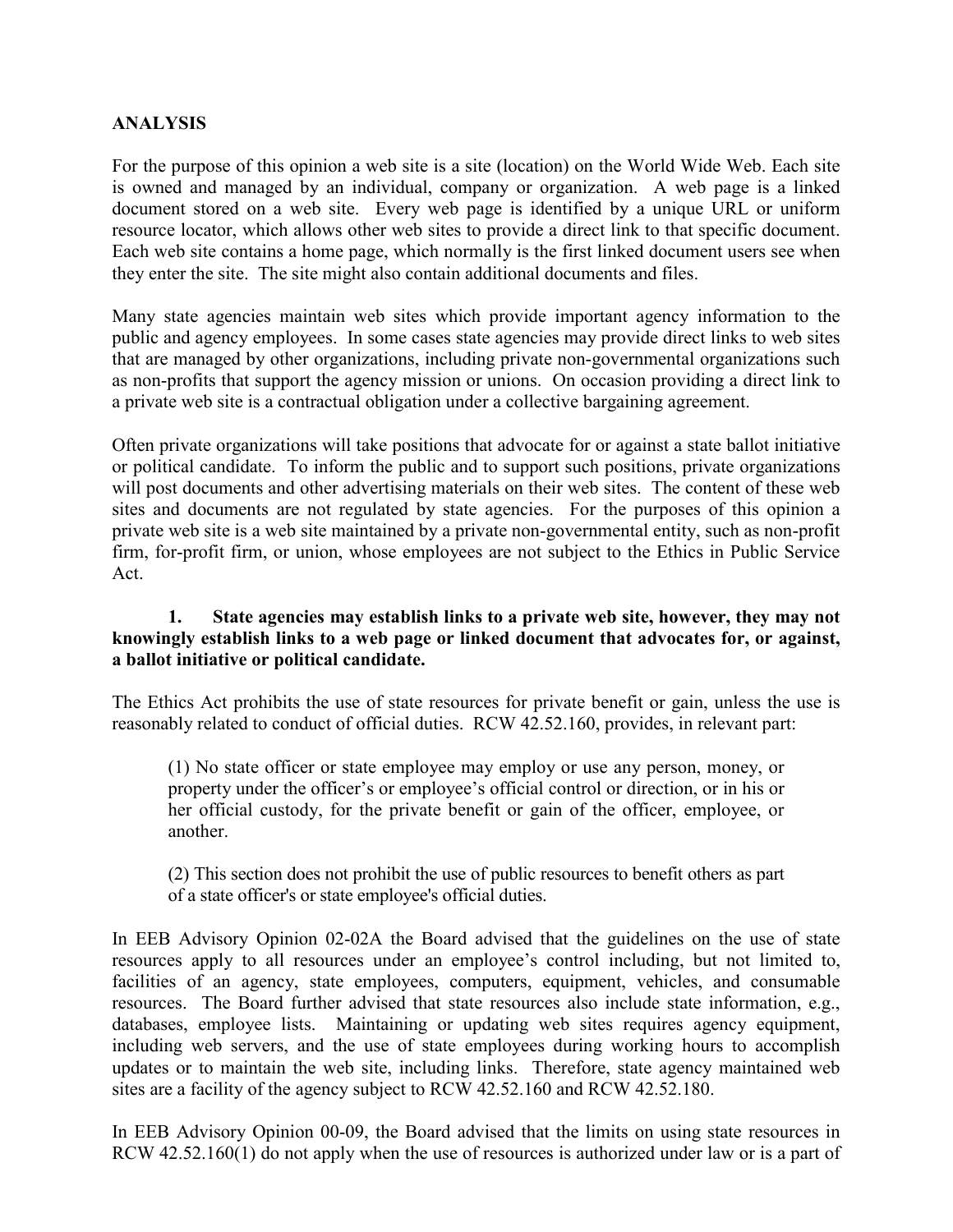a state officer's or employee's official duties. In this and several other advisory opinions related to the use of state resources the Board has generally deferred to state agency heads' decisions regarding official duties and the appropriate uses of state resources. While the Board also defers decisions regarding the appropriateness of providing Internet links to private web sites to agency heads, the Board further advises that the State Constitution, state laws, and the Ethics in Public Service Act strictly prohibit certain uses of state resources.<sup>[1](#page-2-0)</sup>

The Ethics Act strictly limits the use of state resources to promote or oppose candidates for public office or to promote or oppose passage of ballot initiatives and referendums. RCW 42.52.180 provides, in relevant part:

(1) No state officer or state employee may use or authorize the use of facilities of an agency, directly or indirectly, for the purpose of assisting a campaign for election of a person to an office or for the promotion of or opposition to a ballot proposition. Knowing acquiescence by a person with authority to direct, control, or influence the actions of the state officer or state employee using public resources in violation of this section constitutes a violation of this section. …

- (2) This section shall not apply to the following activities:
- (a) …
- (b) …
- (c) Activities that are part of the normal and regular conduct of the office or agency; and
- $(d)$  ...

(Emphasis added).

In EEB Advisory Opinion 02-04, the Board advised that distributing newspaper articles and editorial opinions that tend to support or oppose candidates for public office or ballot measures during an election or ballot measure certification period, would not be considered a regular or usual state agency activity. This finding would hold even if the use was related to an otherwise normal or lawful activity such as using state resources to administer a collective bargaining agreement or to provide public information about private groups who support a state agency's mission.

Further, the Board advised that using state facilities to electronically distribute newspaper articles and editorial opinions which discuss public office candidates or ballot measures could result in an indirect use of facilities to support political activity. Therefore, while an election or initiative is pending before the voters a state agency may only electronically distribute newspaper articles that do not tend to support, or oppose, a candidate for public office, or a ballot initiative, or referendum.

Similarly, using state facilities to provide a direct electronic link to a private web page which contains materials and advertisements that support, or oppose, passage of a ballot initiative would also violate RCW 42.52.180.

<span id="page-2-0"></span> $\ddot{\phantom{a}}$ <sup>1</sup> See Washington State Constitution, Article 8, section 5 (Prohibits a gift of public funds), RCW 42.17A.635 (Prohibits many uses of public funds for lobbying) and Advisory Opinions on this topic.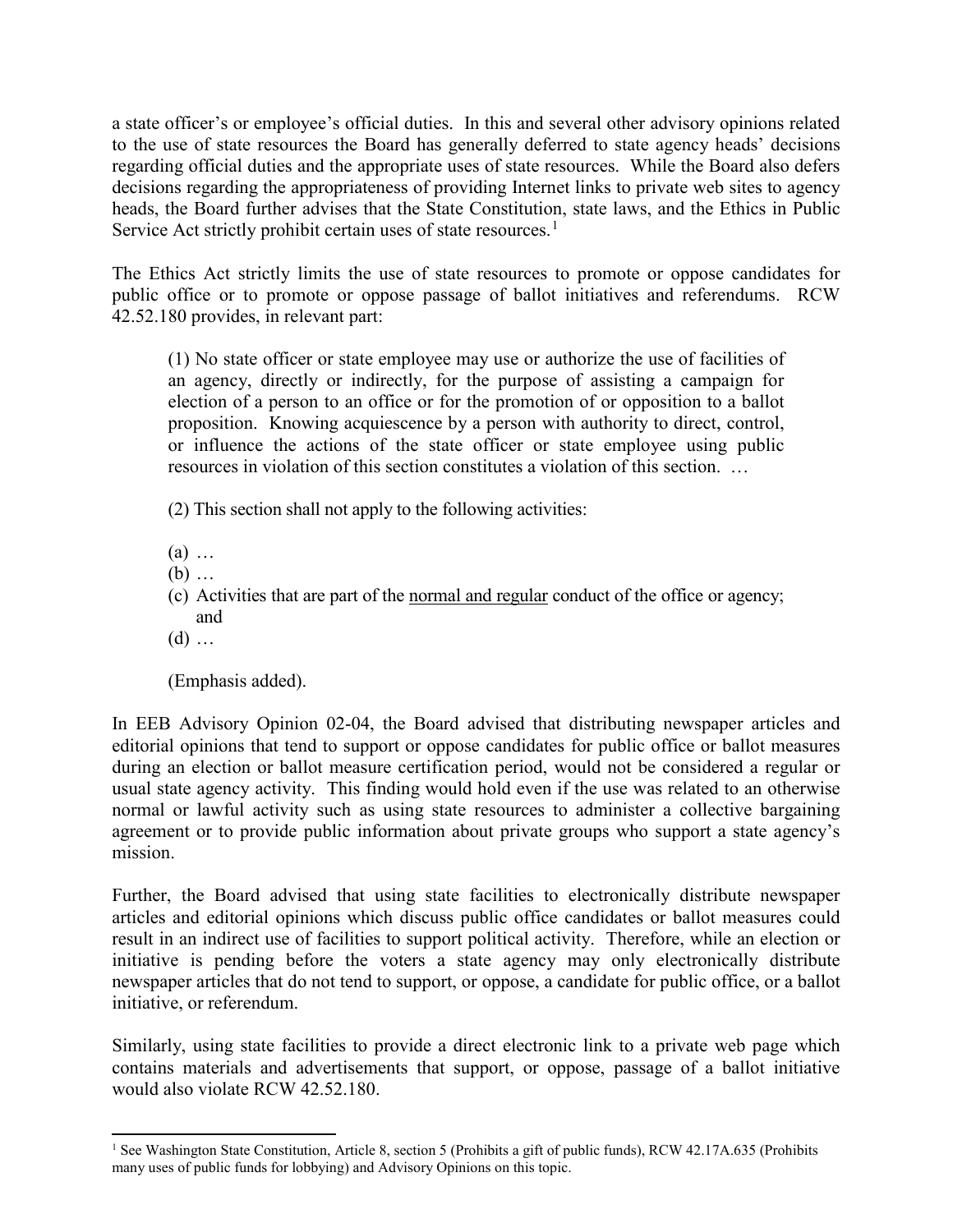## **2. Providing a link to a private web page or linked document that contains nonpolitical information would not necessarily violate RCW 42.52.180.**

Board rules note that "[a]ll state employees and officers are responsible for the proper use of state resources ." As noted above, the Ethics Act strictly limits the use of state resources to promote or oppose candidates for public office or to promote or oppose passage of ballot initiatives and referendums. By prohibiting indirect uses and the "knowing acquiescence" by a person with authority to direct, control, or influence the actions of other state officers or state employees; RCW 42.52.180 imposes a mandate that state officers actively ensure that agency resources are not used to indirectly support certain political activity.

Since state officers and employees who maintain state agency web sites cannot control or even predict the actions of private organizations, which may be allowed under law to promote certain political viewpoints; providing unmonitored or unsupervised electronic links to a private organization's web site or home page creates significant or unacceptable ethical risks. Therefore, a state officer or employee may violate the Ethics Act if they do not initially verify the content of web pages that are linked to state agency web sites and do not establish a reporting mechanism or monitoring system to ensure that the agency is aware of content changes. By monitoring a link or obtaining an agreement regarding the content of linked documents on the private web site, state employees can avoid a violation of RCW 42.52.180 by suspending the link when needed.

The next issue is the ethical risk created by providing links to a web page or linked document that does not contain materials which advocate political positions, but which are located on private web sites that post political materials on another page or document, such as the home page. While current users of the Internet often follow various links or tabs on a web page that lead to other documents stored on the web site or to other web sites, such Internet search activity or "surfing" is clearly beyond the control or "knowing acquiescence" of state officers and employees who maintain state agency web sites. Accordingly, the prohibitions under RCW 42.52.180 would not apply to potential actions by others that are clearly beyond the state officer or employee's control, such as Internet searches conducted by private visitors to state agency web sites.

While state officer and employees cannot control or predict the actions of private organizations, providing links to private web sites creates the impression to the public that the state agency has reviewed and approved the content of that web site. In order to alleviate any public confusion state agencies should also provide appropriate disclaimers whenever providing direct links to web sites whose content are not subject to state laws, such as the Ethics in Public Service Act.<sup>[2](#page-3-0)</sup> The Board cautions state officers and employees that providing a disclaimer does not alleviate state employees from a duty under RCW 42.52.180 to ensure that state maintained links do not result in a direct or indirect use of state resources for prohibited political activity.

Agency decisions to establish a link to a private web site should include an evaluation of the likelihood that the private organization will post political materials on their web site. Based on

 $\overline{a}$ 

<span id="page-3-0"></span><sup>&</sup>lt;sup>2</sup> The following suggested disclaimer language is based on federal government web site disclaimers. "The links provided may contain relevant information. These web sites are not maintained by [state agency] and the [state agency] is not responsible for the content available on this site. Since the [state agency] exercises no control over other sites; we take no responsibility for the views that may be represented, or the accuracy, propriety, or legality of any material contained on other web sites."